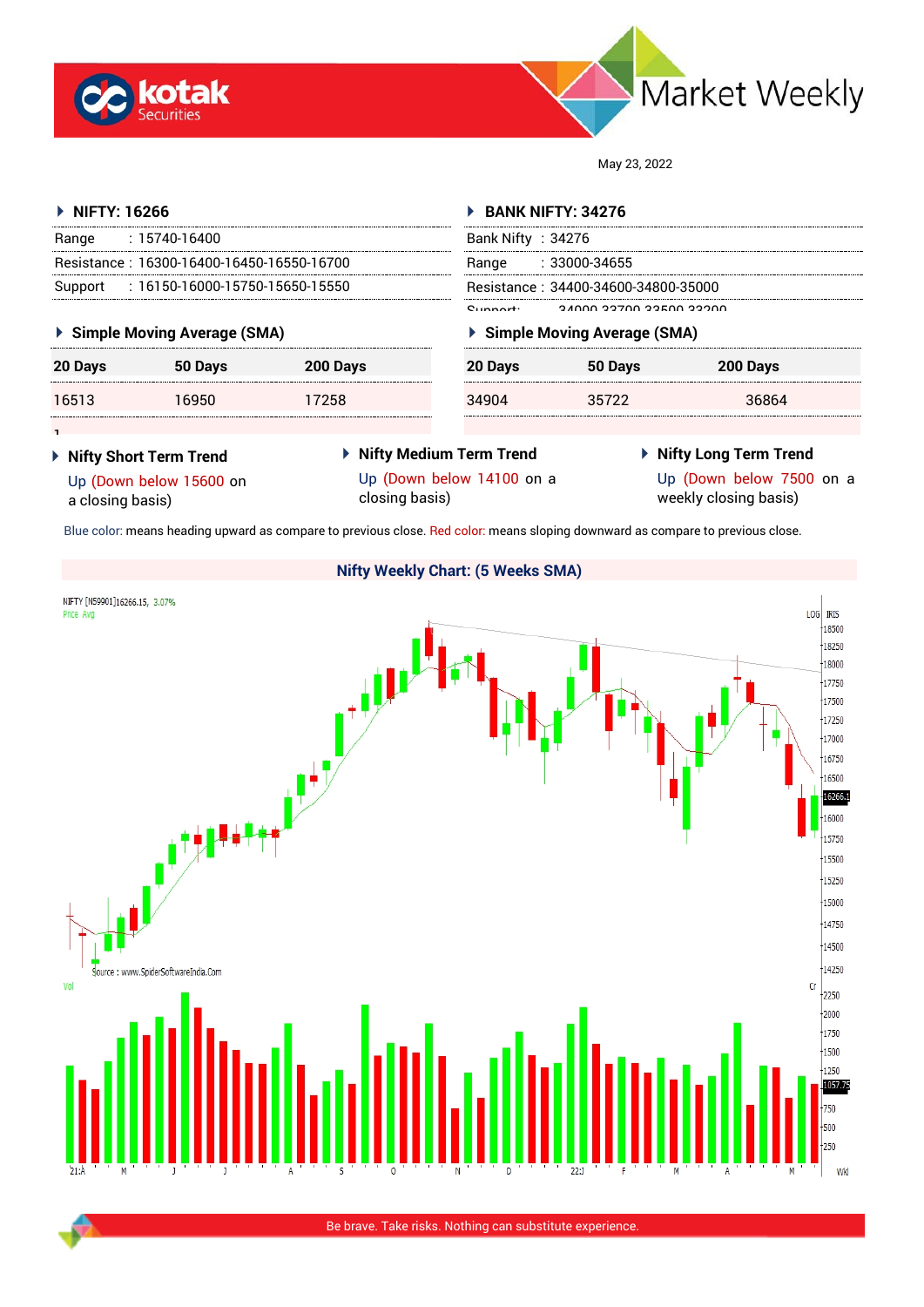### **Market Analysis**

#### **Nifty/Sensex Weekly View:**

In the last week, the benchmark indices witnessed volatile activity, after a roller coaster price action, the nifty ends 443 points or 3 percent higher while the Sensex was up by 1500 points. Among Sectors, a sharp bounce back was seen in Metal, Auto and FMCG stocks. Amid all the sectoral indices, Nifty Metal was the top gainer, rallied over 7 percent. Whereas consistent profit booking was seen IT stocks.

Technically, after a sharp price correction, the index eventually took the support near 15750/52700 and bounce back sharply. on daily charts it has formed double bottom formation and on weekly charts, after a long time it formed long bullish candle which support further uptrend from the current levels. in addition, on weekly charts the nifty reclaimed the level of 16000/53500 and comfortably trading above 10 day SMA.

We are of the view that, the reversal formation is likely to continue, if the index succeeds to trade above 16000/53500 mark. Above which it could move up to 16400/54700. Further upside may also continue which could lift the index up to 16550/55200. However, below 16000/53500 uptrend would be vulnerable. below which, chances of hitting the level of 15800-15700/53000- 52800 would turn bright.

**For the day,** the ideal strategy would be to Buy/Sell on the breakout of the first Hourly trading range and keep a SL below low, if bought Nifty and above high, if sold Nifty.

**Resistance:** 16400-16550 Support: 16100-16000.

## **RATING SCALE (PRIVATE CLIENT GROUP)**

| <b>BUY</b>      | $-$ A condition that indicates a good time to buy a stock. The exact circumstances of the signal will be determined by the indicator that an<br>analyst is using. |
|-----------------|-------------------------------------------------------------------------------------------------------------------------------------------------------------------|
| SELL            | - A condition that indicates a good time to sell a stock. The exact circumstances of the signal will be determined by the indicator that an<br>analyst is using.  |
| Stop Loss Order | - An instruction to the broker to buy or sell stock when it trades beyond a specified price. They serve to either protect your profits or<br>limit your losses.   |

# **FUNDAMENTAL RESEARCH TEAM (PRIVATE CLIENT GROUP)**

Head of Research **Auto & Auto Ancillary** Transportation, Paints, FMCG Banking & Finance shrikant.chouhan@kotak.com arun.agarwal@kotak.com [agarwal.amit@kotak.com](mailto:agarwal.amit@kotak.com) hemali.dhame@kotak.com +91 22 6218 5408 +91 22 6218 6443 +91 22 6218 6439 +91 22 6218 6433

Metals & Mining, Midcap Pharmaceuticals Research Associate Support Executive jatin.damania@kotak.com [purvi.shah@kotak.com](mailto:purvi.shah@kotak.com) rini.mehta@kotak.com [k.kathirvelu@kotak.com](mailto:k.kathirvelu@kotak.com) +91 22 6218 6440 +91 22 6218 6432 +91 80801 97299 +91 22 6218 6427

**Sumit Pokharna** Pankaj Kumar Oil and Gas, Information Tech Midcap sumit.pokharna@kotak.com pankajr.kumar@kotak.com +91 22 6218 6438 +91 22 6218 6434

**Jatin Damania Purvi Shah Rini Mehta K. Kathirvelu**

**Shrikant Chouhan Arun Agarwal Amit Agarwal, CFA Hemali Dhame**

## **TECHNICAL RESEARCH TEAM (PRIVATE CLIENT GROUP)**

**Shrikant Chouhan Amol Athawale Sayed Haider** [shrikant.chouhan@kotak.com](mailto:shrikant.chouhan@kotak.com) [amol.athawale@kotak.com](mailto:amol.athawale@kotak.com) Research Associate +91 22 6218 5408 +91 20 6620 3350 [sayed.haider@kotak.com](mailto:sayed.haider@kotak.com)

+91 22 62185498

## **DERIVATIVES RESEARCH TEAM (PRIVATE CLIENT GROUP)**

+91 79 6607 2231 +91 22 6218 5497 +91 33 6615 6273

**Sahaj Agrawal Prashanth Lalu Prasenjit Biswas, CMT, CFTe** [sahaj.agrawal@kotak.com](mailto:sahaj.agrawal@kotak.com) [prashanth.lalu@kotak.com](mailto:prashanth.lalu@kotak.com) [prasenjit.biswas@kotak.com](mailto:prasenjit.biswas@kotak.com)